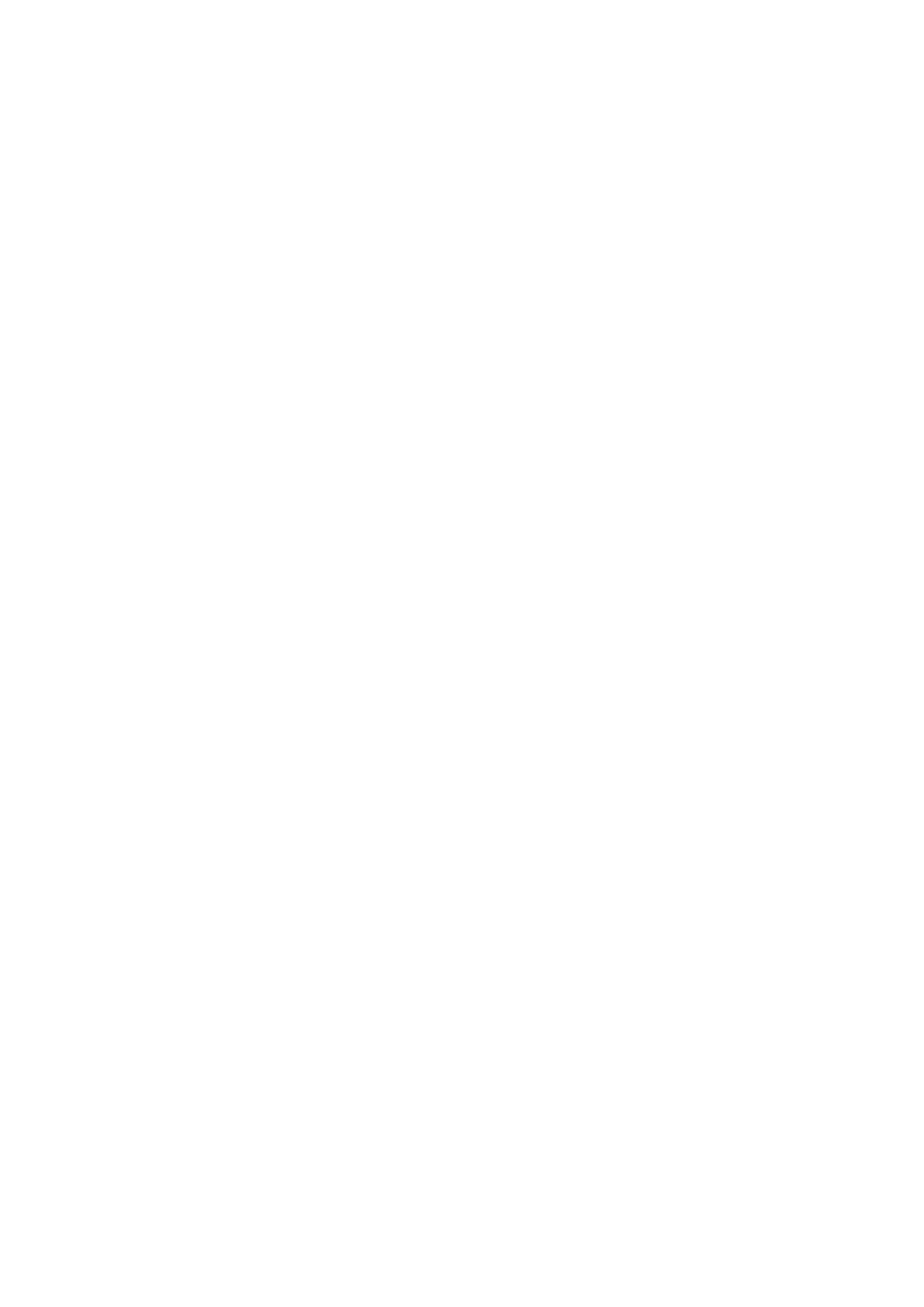# EOLES\_elec model description

Behrang Shirizadeh<sup>1,2\*</sup> and Philippe Quirion<sup>1</sup>

### 0. EOLES\_elec model

The EOLES family of models optimizes the investment and operation of an energy system in order to minimize the total cost while satisfying energy demand. EOLES\_elec is the electricity version of this family of models. It minimizes the annualized power generation and storage costs, including the cost of connection to the grid. It includes eight power generation technologies: offshore and onshore wind power, solar photovoltaics (PV), runof-river and lake-generated hydro-electricity, nuclear power (EPR, i.e. third generation European pressurized water reactors), open-cycle gas turbines and combined-cycle gas turbines equipped with post-combustion carbon capture and storage. The latter two generation technologies burn methane which can come from three sources: fossil natural gas, biogas from anaerobic digestion and renewable gas from power-to-gas technology (methanation). EOLES\_elec also includes four energy storage technologies: pumpedhydro storage (PHS), Li-Ion batteries and two types of methanation. These technologies are shown in Figure 1.



*Figure 1. Graphical description of the EOLES\_elec model*

<sup>&</sup>lt;sup>1</sup> CIRED-CNRS, 45 bis avenue de La Belle Gabrielle, 94736 Nogent sur Marne Cedex, France

<sup>2</sup> TOTAL, GRP, R&D department, 2 place Jean Millier, 92078 Paris la Défense Cedex, France.

<sup>\*</sup> Corresponding author: shirizadeh@centre-cired.fr, +33 (0)1 43 94 74 78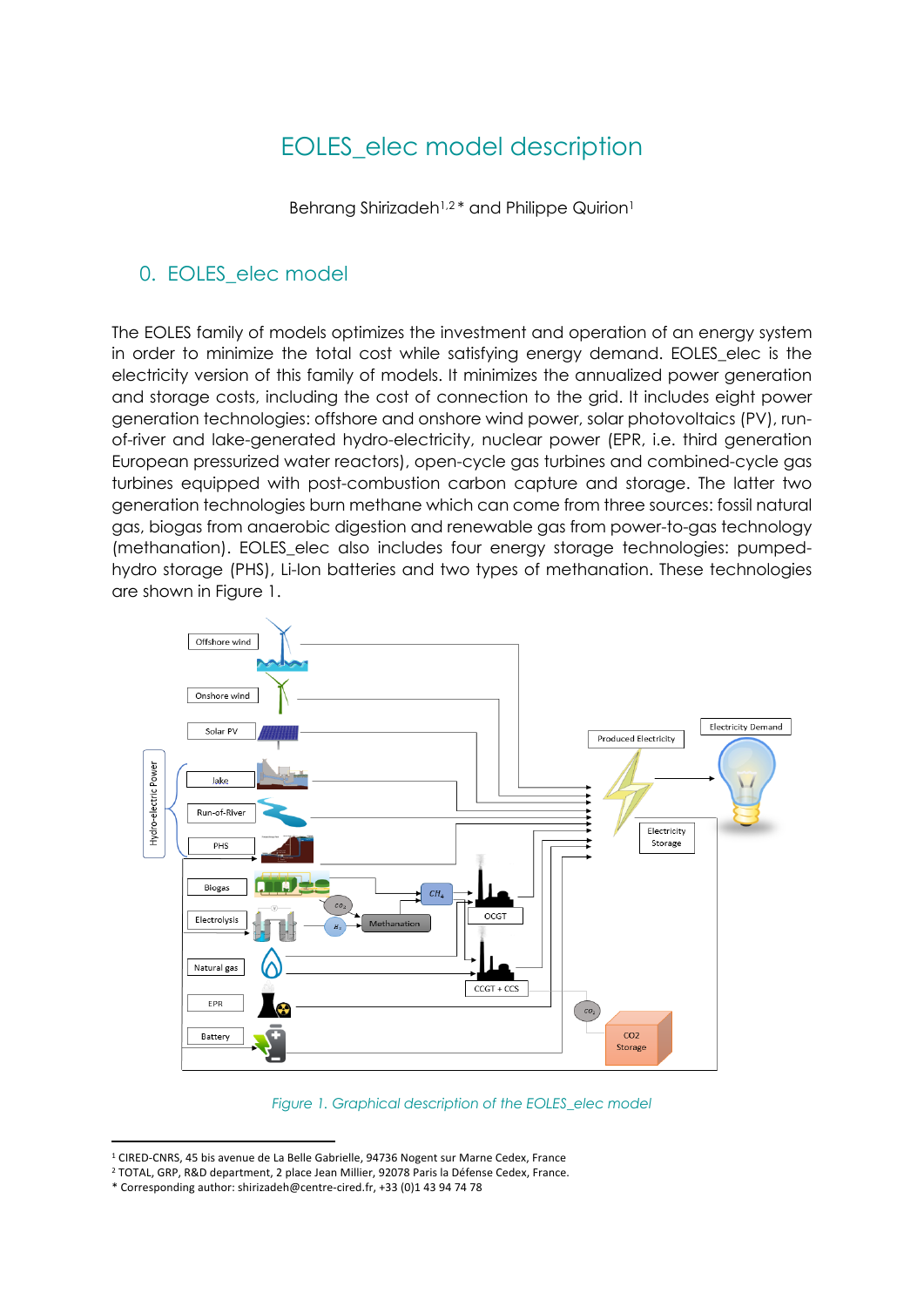The main simplification assumptions in the EOLES\_elec model are as follows; it considers continental France as a single node, demand is inelastic, and the optimization is based on full information about the weather and electricity demand. This model uses only linear optimization: non-linear constraints might improve accuracy, especially when studying unit commitment, however they entail significant increase in computation time. Palmintier (2014) has shown that linear programming provides an interesting trade-off, with little impact on cost,  $CO<sub>2</sub>$  emissions and investment estimations, but speeds up processing by up to 1,500 times. The model is written in GAMS and solved using the CPLEX solver. The code and data are available on Github.3

The remainder of this document presents the used input parameters and resulting variables, main equations of the model and suggested values for France for 2050. Sections 1 and 2 represent sets, parameters and variables of EOLES\_elec model respectively. The equations are presented in section 3, and the suggested input parameters are presented in section 4.

# 1. Sets and parameters

Table 1 presents the sets and indices of the EOLES\_elec model and table 2 the parameters. Throughout the paper, every energy unit (e.g. MWh) or power unit (e.g. MW) is expressed in electricity-equivalent. For instance, some energy is stored in the form of methane, to be transformed later into electricity using open-cycle natural gas plants with 45% efficiency. In this case, when we indicate that 45  $MWh_e$  is stored in the natural gas network, it means that 100 MWh of methane is stored, which will allow 45  $MWh_e$  of electricity to be generated.

| Index             | Set                             | <b>Description</b>                                                                                                                                                                                     |
|-------------------|---------------------------------|--------------------------------------------------------------------------------------------------------------------------------------------------------------------------------------------------------|
| h                 | $\in H$                         | Hour: the number of hours in a year, from 0 to 7659                                                                                                                                                    |
| m                 | $\in M$                         | <b>Month:</b> the twelve months, from January to December                                                                                                                                              |
| tec               | $\in$ TEC                       | <b>Technologies:</b> The set of all electricity generation and energy storage<br>technologies (offshore, onshore, PV, river, lake, nuclear, biogas, OCGT, CCGT<br>with CCS, PHS, battery, methanation) |
| gen               | $\in$ GEN $\subseteq$ TEC       | Generation: Electricity generation technologies (offshore, onshore, PV, river, lake,<br>nuclear, biogas, OCGT, CCGT with CCS)                                                                          |
| vre               | $\in$ VRE $\subseteq$ TEC       | <b>VRE:</b> Variable renewable electricity generation technologies (offshore, onshore,<br>PV                                                                                                           |
| str               | $\in$ STR $\subseteq$ TEC       | <b>Storage:</b> Energy storage technologies (PHS, battery, methanation)                                                                                                                                |
| ncomb             | $\in$ NCOMB $\subseteq$<br>TEC. | <b>Non-combustible</b> generation technologies (offshore, onshore, PV, river, lake,<br>nuclear, PHS, battery)                                                                                          |
| comb              | $\in$ COMB $\subseteq$ TEC      | <b>Combustible</b> generation technologies (biogas, methanation)                                                                                                                                       |
| $\int$ <i>frr</i> | $\in$ FRR $\subseteq$ TEC       | <b>Frequency restauration reserves:</b> Technologies contributing to secondary<br>reserves requirements (lake, PHS, battery, OCGT, CCGT with CCS and nuclear)                                          |
| <b>SCC</b>        | $\epsilon$ SCC                  | <b>Social cost of carbon scenario:</b> The scenarios are 0, 100, 200, 300, 400 and<br>500€/tCO <sub>2</sub>                                                                                            |

#### *Table 1 Sets and indices of the EOLES\_elec model*

<sup>3</sup> https://github.com/BehrangShirizadeh/EOLES\_elec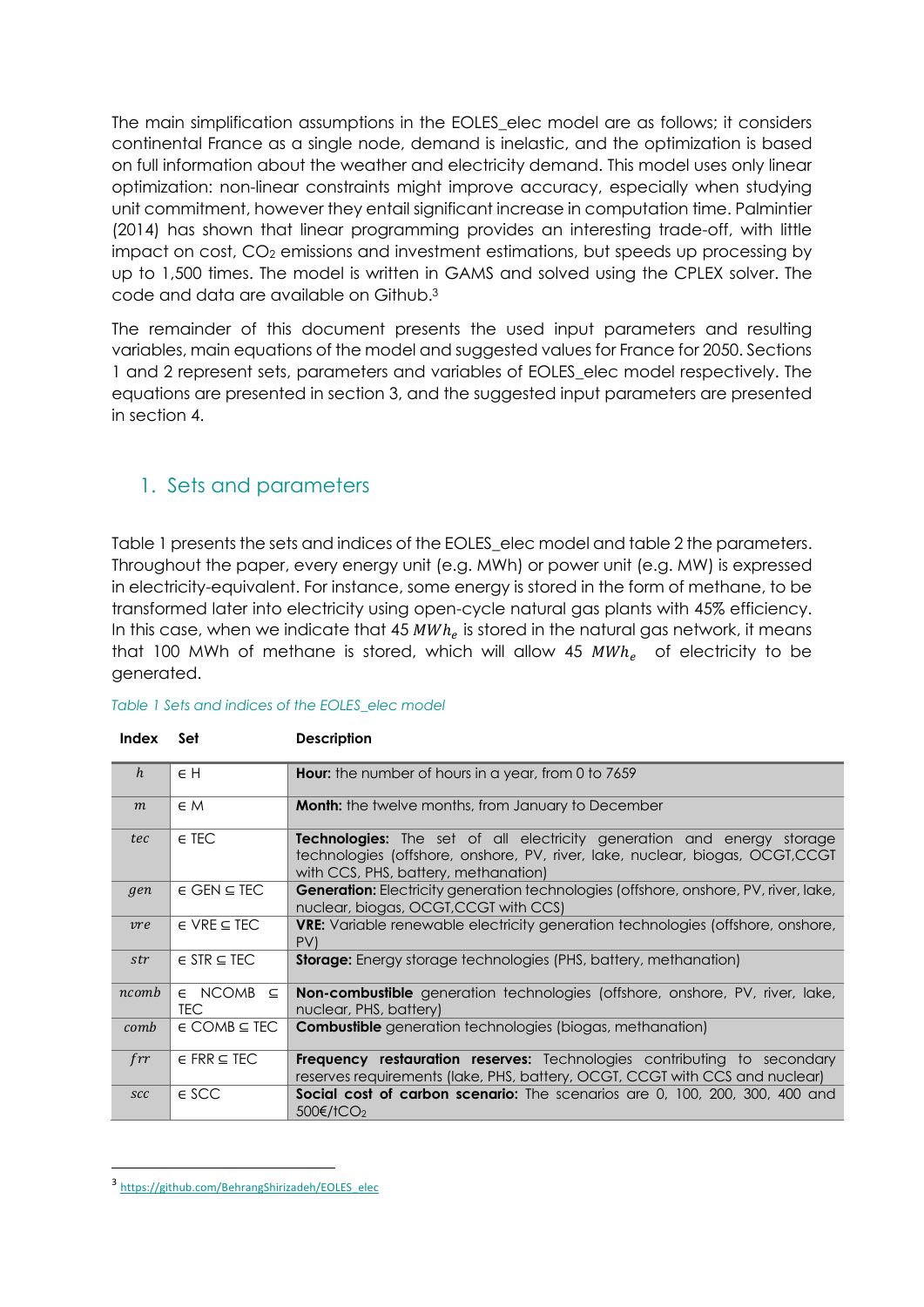#### *Table 2 Parameters of the EOLES\_elec model*

| Parameter <sup>4</sup>        | Unit                                                                                                                                                                                                                                                                                                                                                                                                                                          | <b>Description</b>                                                                                                     |  |  |  |
|-------------------------------|-----------------------------------------------------------------------------------------------------------------------------------------------------------------------------------------------------------------------------------------------------------------------------------------------------------------------------------------------------------------------------------------------------------------------------------------------|------------------------------------------------------------------------------------------------------------------------|--|--|--|
| month <sub>h</sub>            |                                                                                                                                                                                                                                                                                                                                                                                                                                               | A parameter to show which month each hour<br>is in                                                                     |  |  |  |
| $cf_{vre.h}$                  | $\left[ -\right] % \includegraphics[width=0.9\textwidth]{images/TrDiS-Architecture.png} \caption{The first two different values of $S$ in the image. The left two different values of $S$ is the same as in the image.} \label{TrDiS-Architecture}$                                                                                                                                                                                           | production<br>profiles<br>$\circ$ f<br>variable<br>Hourly<br>renewable energies                                        |  |  |  |
| demand <sub>h</sub>           | $[GW_e]$                                                                                                                                                                                                                                                                                                                                                                                                                                      | Hourly electricity demand profile                                                                                      |  |  |  |
| $\textit{label}_m$            | $[GWh_e]$                                                                                                                                                                                                                                                                                                                                                                                                                                     | Monthly extractable energy from lakes                                                                                  |  |  |  |
| river <sub>h</sub>            | $\left[ -\right] % \includegraphics[width=0.9\textwidth]{images/TrDiS/NR_WI_1.png} % \caption{The first two different values of $1$ and $1\leq i \leq n$ with $i=1,2, \ldots, n$ with $n=1,2, \ldots, n$ with $n=1,2, \ldots, n$ with $n=1,2, \ldots, n$ with $n=1,2, \ldots, n$ with $n=1,2, \ldots, n$ with $n=1,2, \ldots, n$ with $n=1,2, \ldots, n$ with $n=1,2, \ldots, n$ with $n=1,2, \ldots, n$ with $n=1,2, \ldots, n$ with $n=1,2$ | Hourly run-of-river capacity factor profile                                                                            |  |  |  |
| $\varepsilon_{vre}$           | $[\cdot]$                                                                                                                                                                                                                                                                                                                                                                                                                                     | Frequency restoration requirement because of<br>forecast errors on the production of each<br>variable renewable energy |  |  |  |
| $q_{tec}^{ex}$                | $[GW_e]$                                                                                                                                                                                                                                                                                                                                                                                                                                      | Existing capacity by technology                                                                                        |  |  |  |
| $annuity_{tec}$               | $[M \in G W_e$ /year]                                                                                                                                                                                                                                                                                                                                                                                                                         | Annualized capital cost of each technology                                                                             |  |  |  |
| $annuity_{str}^{en}$          | $[M \in GWh/year]$                                                                                                                                                                                                                                                                                                                                                                                                                            | Annualized capital cost of energy volume for<br>storage technologies                                                   |  |  |  |
| $capex_{str}^{ch}$            | $[M \in GW$ /year]                                                                                                                                                                                                                                                                                                                                                                                                                            | Annualized capital cost of storage technology<br>charging power                                                        |  |  |  |
| $f0$ &M $_{str}^{ch}$         | $[M \in GW$ /year]                                                                                                                                                                                                                                                                                                                                                                                                                            | Fixed operation and maintenance cost of<br>storage technology charging power                                           |  |  |  |
| $f0\&M_{tec}$                 | $[M \in G W_e$ /year]                                                                                                                                                                                                                                                                                                                                                                                                                         | Annualized fixed operation and maintenance<br>cost                                                                     |  |  |  |
| $v0\&M_{tec}$                 | $[M \in / GWh_e]$                                                                                                                                                                                                                                                                                                                                                                                                                             | Variable operation and maintenance cost of<br>each technology                                                          |  |  |  |
| $\eta_{str}^{in}$             | $\left[ -\right] % \includegraphics[width=0.9\textwidth]{images/TrDiS-Architecture.png} \caption{The first two different values of $S$ in the image. The left two different values of $S$ is the same as in the image.} \label{TrDiS-Architecture}$                                                                                                                                                                                           | Charging efficiency of storage technologies                                                                            |  |  |  |
| $\eta_{str}^{out}$            | $[\cdot]$                                                                                                                                                                                                                                                                                                                                                                                                                                     | Discharging efficiency of storage technologies                                                                         |  |  |  |
| $q^{pump}$                    | $[GW_e]$                                                                                                                                                                                                                                                                                                                                                                                                                                      | Pumping capacity for Pumped hydro storage                                                                              |  |  |  |
| $e_{PHS}^{max}$               | $[GWh_e]$                                                                                                                                                                                                                                                                                                                                                                                                                                     | Maximum energy volume that can be stored in<br>PHS reservoirs                                                          |  |  |  |
| $\overline{e^{max}_{biogas}}$ | $[TWh_e]$                                                                                                                                                                                                                                                                                                                                                                                                                                     | Maximum<br>yearly<br>that<br>energy<br>be<br>can<br>generated from biogas                                              |  |  |  |
| $\delta_{uncertainty}^{load}$ |                                                                                                                                                                                                                                                                                                                                                                                                                                               | Uncertainty coefficient for hourly electricity<br>demand                                                               |  |  |  |
| $\delta_{variation}^{load}$   | $[\cdot]$                                                                                                                                                                                                                                                                                                                                                                                                                                     | Load variation factor                                                                                                  |  |  |  |
| $r_{nuc}^{up}$                | $[\cdot]$                                                                                                                                                                                                                                                                                                                                                                                                                                     | Maximal ramping up rate of nuclear power                                                                               |  |  |  |
| $r_{nuc}^{down}$              | $[\cdot]$                                                                                                                                                                                                                                                                                                                                                                                                                                     | Maximal ramping down rate of nuclear power                                                                             |  |  |  |
| $cf_{nuc}$                    | $[\cdot]$                                                                                                                                                                                                                                                                                                                                                                                                                                     | maximal<br>annual<br>capacity factor for<br><b>The</b><br>nuclear power                                                |  |  |  |
| $cf_{ccgt}$                   | $\left[ -\right] % \includegraphics[width=0.9\textwidth]{images/TrDiS/NR_WI_1.png} % \caption{The first two different values of $1$ and $1\leq i \leq n$ with $i=1,2, \cdots$ with $n=1,2$ and $n=1,2$ with $n=1,2$ and $n=1,2$ with $n=1,2$ and $n=1,2$ with $n=1,2$ and $n=1,2$ with $n=1,2$ and $n=1,2$ with $n=1,2$ and $n=1,2$ with $n=1,2$ and $n=1,2$ with $n=1,2$ and $n=1,2$ with $n=1,2$ and $n=1,2$ with $n=1$                     | The maximal annual capacity factor for CCGT<br>plant                                                                   |  |  |  |

 $^4$  The suggested values for France are available in GitHub page presented above.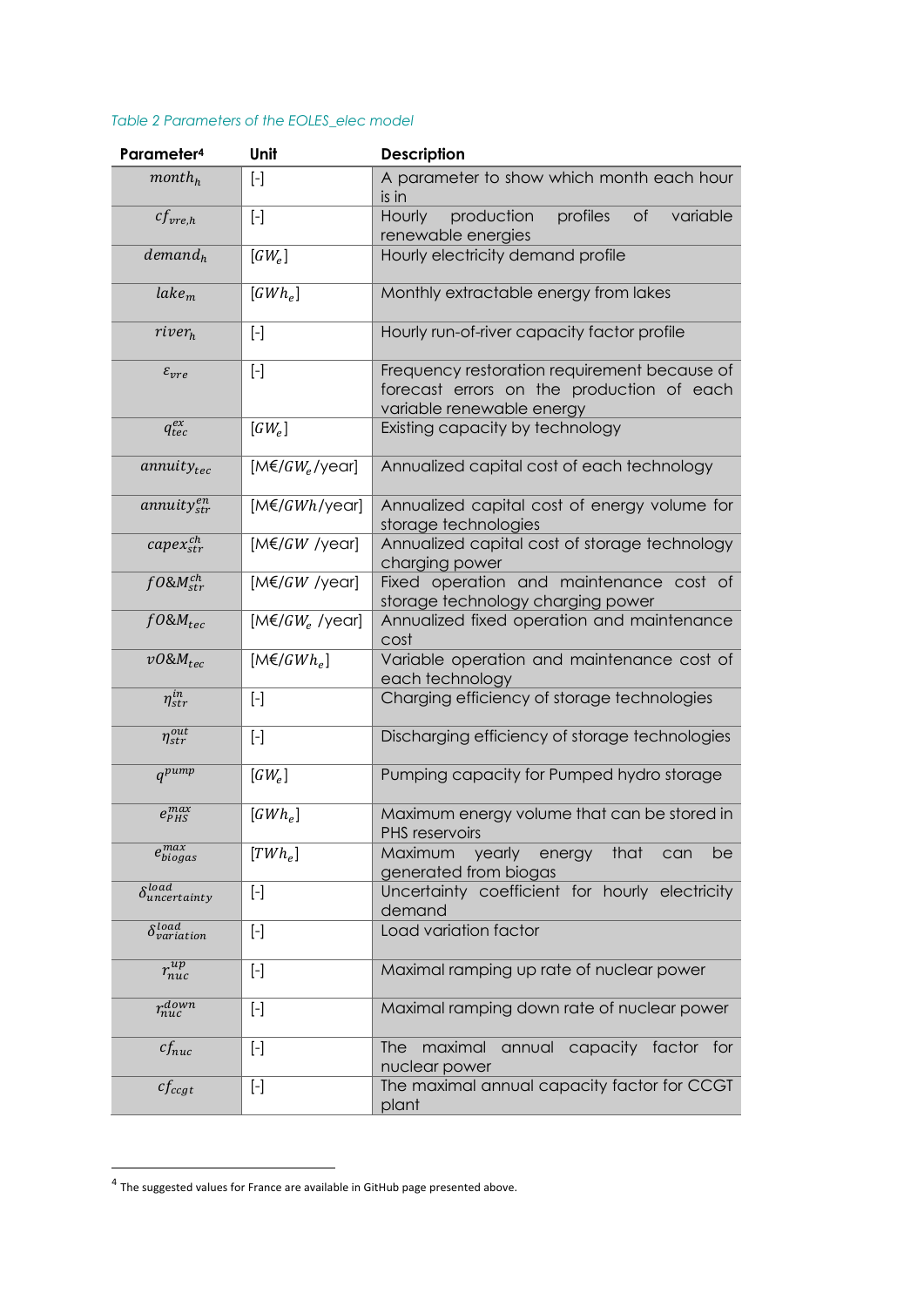#### 2. Variables

The variables resulting from the optimization are presented in table 3.

*Table 3 Variables of EOLES\_elec model*

| Variable          | Unit           | <b>Description</b>                                                                                                                            |
|-------------------|----------------|-----------------------------------------------------------------------------------------------------------------------------------------------|
| $G_{tec,h}$       |                | GWh <sub>e</sub> Hourly electricity generation by technology                                                                                  |
| $Q_{tec}$         | $GW_{\rho}$    | Installed capacity by technology                                                                                                              |
| $STORAGE_{str.h}$ | $GWh_{\sigma}$ | Hourly electricity entering each storage technology (inflow)                                                                                  |
| $STORED_{str,h}$  |                | GWh <sub>e</sub> Hourly energy stored in each technology (stock)                                                                              |
| $S_{str}$         | $GW_{\rho}$    | Installed charging capacity by storage technology                                                                                             |
| $VOLUME_{str}$    | $GWh_{\rho}$   | Energy capacity by storage technology                                                                                                         |
| $RSV_{frr,h}$     | $GW_e$         | Hourly upward frequency restoration requirement to manage the<br>variability of renewable energies and demand uncertainties                   |
| COST              | b€             | Total power system cost annualized (minus the fixed cost of already<br>installed capacities). This is the objective function to be minimized. |

## 3. Equations

#### 3.1. Objective function

The objective function, shown in Equation (1), is the sum of all costs over the chosen period, including the annualized investment costs as well as the fixed and variable O&M costs. For some storage options, two CAPEX-related costs are accounted for: one proportional to the charging capacity in  $\epsilon/kW_e$  (capex $_{str}^{ch}$ ), the second proportional to the energy capacity in  $\epsilon/kWh_e(annuity_{str}^{en}).$ 

$$
COST = \left(\sum_{tec} [(Q_{tec} - q_{tec}^{ex}) \times annuity_{tec}] + \sum_{str} (VOLUME_{str} \times annuity_{str}^{en}) + \sum_{tec} (Q_{tec} \times f0 \& M_{tec}) + \sum_{str} (S_{str} \times (capex_{str}^{ch} + f0 \& M_{str}^{ch})) + \sum_{tec} \sum_{h} (G_{tec,h} \times (v0 \& M_{tec} + e_{tec} SCC_{CO_2})) \right) / \newline 1000 \quad (1)
$$

where  $Q_{tec}$  represents the production capacities,  $q_{tec}^{ex}$  represents the existing capacity (notably for hydro-electricity technologies with long lifetime),  $VOLUME_{str}$  is the energy storage capacity in GWh,  $S_{str}$  is the storage capacity in GW, annuity is the annualized investment cost,  $f0&M$  and  $v0&M$  respectively represents fixed and variable operation and maintenance costs,  $G_{tec,h}$  is the hourly generation of each technology,  $\textit{capex}_{str}^{ch}$  is the charging annualized investment cost and  $f$ 0& $M_{str}^{ch}$  is the charging fixed operation and maintenance cost of the storage technology  $str.$   $e_{tec}$  is the specific emission of each technology in tCO<sub>2</sub>/GWh of power production and  $SCC_{CO_2}$  is the social cost of carbon in  $\epsilon$ /tCO<sub>2</sub>.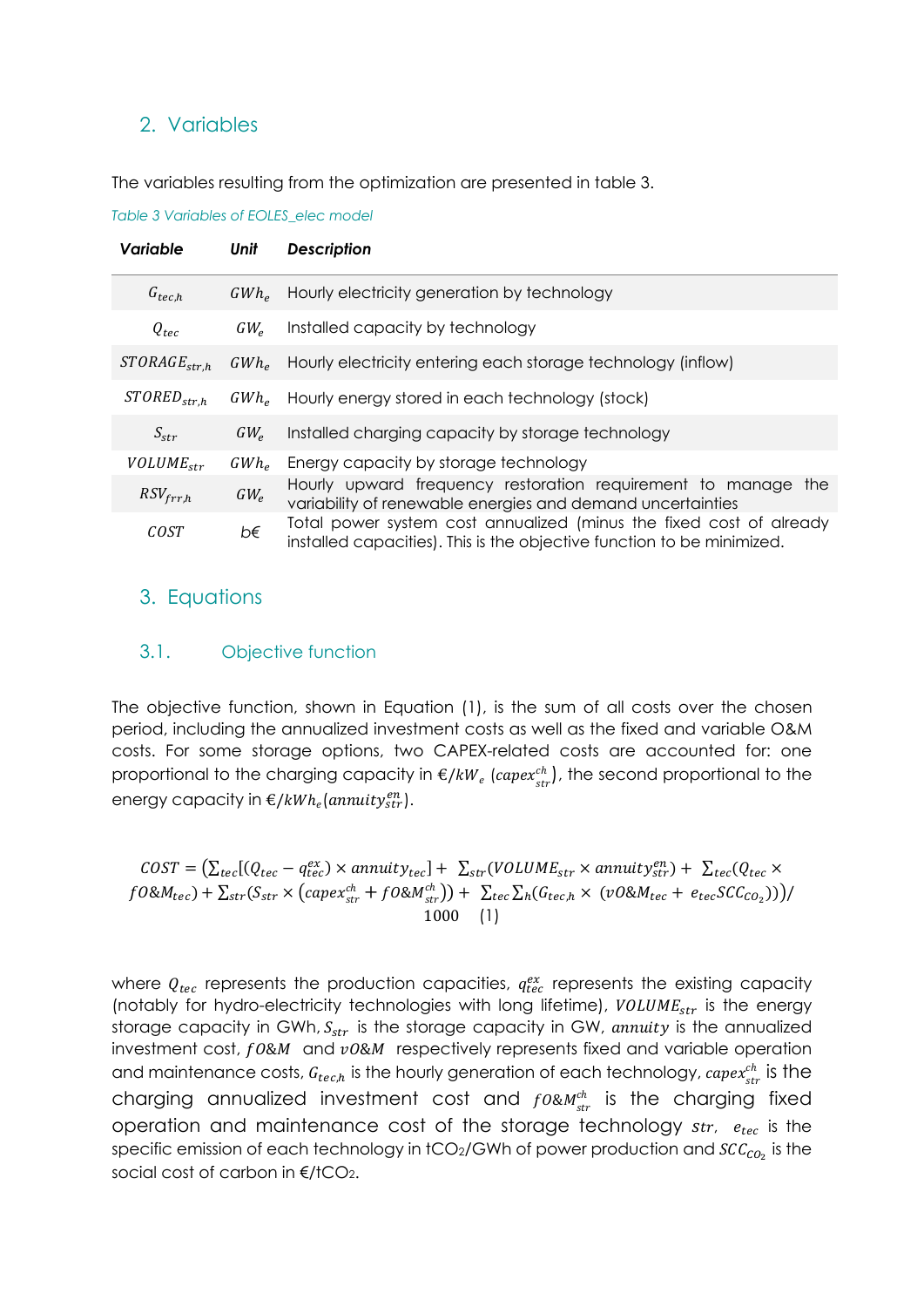# 3.2. Adequacy equation

Electricity demand must be met for each hour. If power production exceeds electricity demand, the excess electricity can be either sent to storage units or curtailed (equation 3).

$$
\sum_{tec} G_{tec,h} \geq demand_h + \sum_{str} STORAGE_{str,h}
$$
 (3)

Where  $G_{tec,h}$  is the power produced by technology *tec* at hour *h* and  $STORAGE_{str,h}$  is the energy entering storage technology *str* at hour *h.* 

#### 3.3. Variable renewable power production

For each variable renewable energy (VRE) technology, for each hour, the hourly power production is given by the hourly capacity factor profile multiplied by the installed capacity available (equation 4).

$$
G_{vre,h} = Q_{vre} \times cf_{vre,h} (4)
$$

Where  $G_{vre,h}$  is the electricity produced by each VRE resource at hour *h*,  $Q_{vre}$  is the installed capacity and  $cf_{\text{vre.h}}$  is the hourly capacity factor.

#### 3.4. Energy storage

Energy stored by storage option *str* at hour *h+1* is equal to the energy stored at hour *h* plus the difference between the energy entering and leaving the storage option at hour *h*, accounting for charging and discharging efficiencies (equation 5):

$$
STORED_{str,h+1} = STORED_{str,h} + (STORAGE_{str,h} \times \eta_{str}^{in}) - \left(\frac{G_{str,h}}{\eta_{str}^{out}}\right) \tag{5}
$$

Where  $STORED_{str,h}$  is the energy in storage option str at hour *h*, while  $\eta_{str}^{in} \in [0,1]$  and  $\eta_{str}^{out} \in$ [0,1] are the charging and discharging efficiencies.

#### 3.5. Secondary reserve requirements

Three types of operating reserves are defined by ENTSO-E (2013), depending on their activation speed. The fastest reserves are Frequency Containment Reserves (FCRs), which must be able to be on-line within 30 seconds. The second group is made up of Frequency Restoration Reserves (FRRs), in turn divided into two categories: a fast, automatic component (aFRRs), also called 'secondary reserves', with an activation time of no more than 7.5 min; and a slow manual component (mFRRs), or 'tertiary reserves', with an activation time of no more than 15 min. Finally, reserves with a startup-time beyond 15 minutes are classified as Replacement Reserves (RRs).

Each category meets specific system needs. The fast FCRs are useful in the event of a sudden break, like a line fall, to avoid system collapse. FRRs are useful for variations over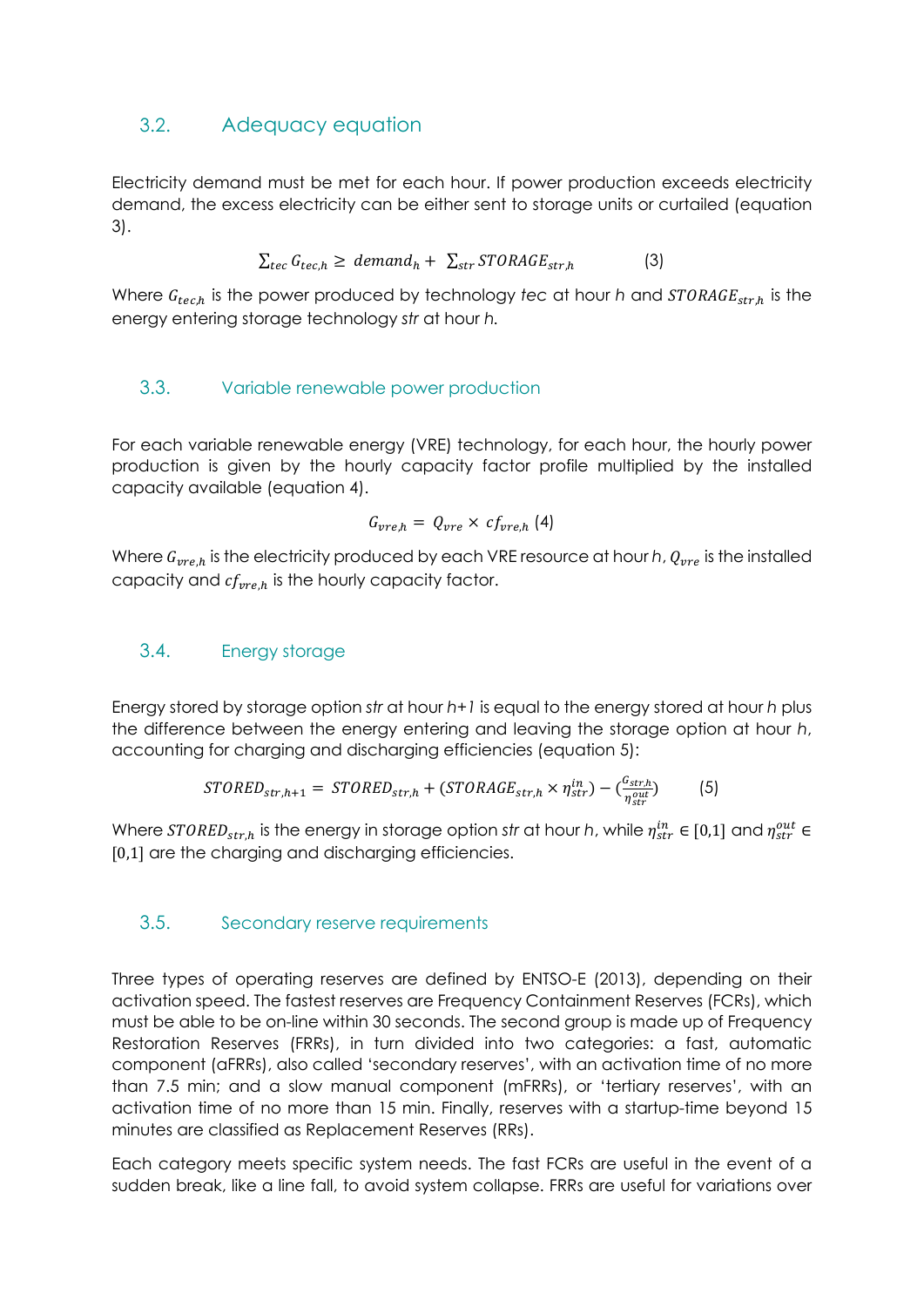several minutes, such as a decrease in wind or PV output. Finally, the slow RRs act as a back-up, slowly replacing FCRs or FRRs when the system imbalance lasts more than 15 minutes.

In the model we only consider FRRs, since they are the most heavily impacted by the inclusion of VRE. FRRs can be defined either upwards or downwards, but since the electricity output of VREs can be curtailed, we consider only upward reserves.

The quantity of FRRs required to meet ENTSO-E's guidelines is given by equation (6). These FRR requirements vary with the variation observed in the production of renewable energies. They also depend on the observed variability in demand and on forecast errors:

$$
\sum_{frr} RSV_{frr,h} = \sum_{vre} (\varepsilon_{vre} \times Q_{vre}) + demand_h \times (1 + \delta_{variation}^{load}) \times \delta_{uncertainty}^{load}
$$
 (6)

Where  $RSV_{frr,h}$  is the required hourly reserve capacity from each of the reserve-providing technologies (dispatchable technologies) indicated by the subscript *frr;*  $\varepsilon_{\text{pre}}$  is the additional FRR requirement for VRE because of forecast errors,  $\delta_{variation}^{load}$  is the load variation factor and  $\delta_{uncertainty}^{load}$  is the uncertainty factor in the load because of hourly demand forecast errors. The method for calculating these various coefficients according to ENSTO-E guidelines is detailed by Van Stiphout et al. (2017).

#### 3.6. Power-production-related constraints

The relationship between hourly-generated electricity and installed capacity can be calculated using equation (7). Since the chosen time slice for the optimization is one hour, the capacity enters the equation directly instead of being multiplied by the time slice value.

$$
G_{tec,h} \le Q_{tec} \qquad (7)
$$

The installed capacity of all the dispatchable technologies should be more than the electricity generation required of those technologies to meet demand; it should also satisfy the secondary reserve requirements. Installed capacity for dispatchable technologies can therefore be expressed by equation (8).

$$
Q_{frr} \geq G_{frr,h} + RSV_{frr,h} \tag{8}
$$

Monthly available energy for the hydroelectricity generated by lakes and reservoirs is defined using monthly lake inflows (equation 9). This means that energy stored can be used within the month but not across months. This is a parsimonious way of representing the non-energy operating constraints faced by dam operators, as in Perrier (2018).

$$
lake_m \geq \sum_{h \in m} G_{lake,h} \quad (9)
$$

Where  $G_{\text{take},h}$  is the hourly power production by lakes and reservoirs, and lake<sub>m</sub> is the maximum electricity that can be produced from this energy resource in one month.

Run-of-river power plants represent another source of hydro-electric power. River flow is also strongly dependent on meteorological conditions and it can be considered as a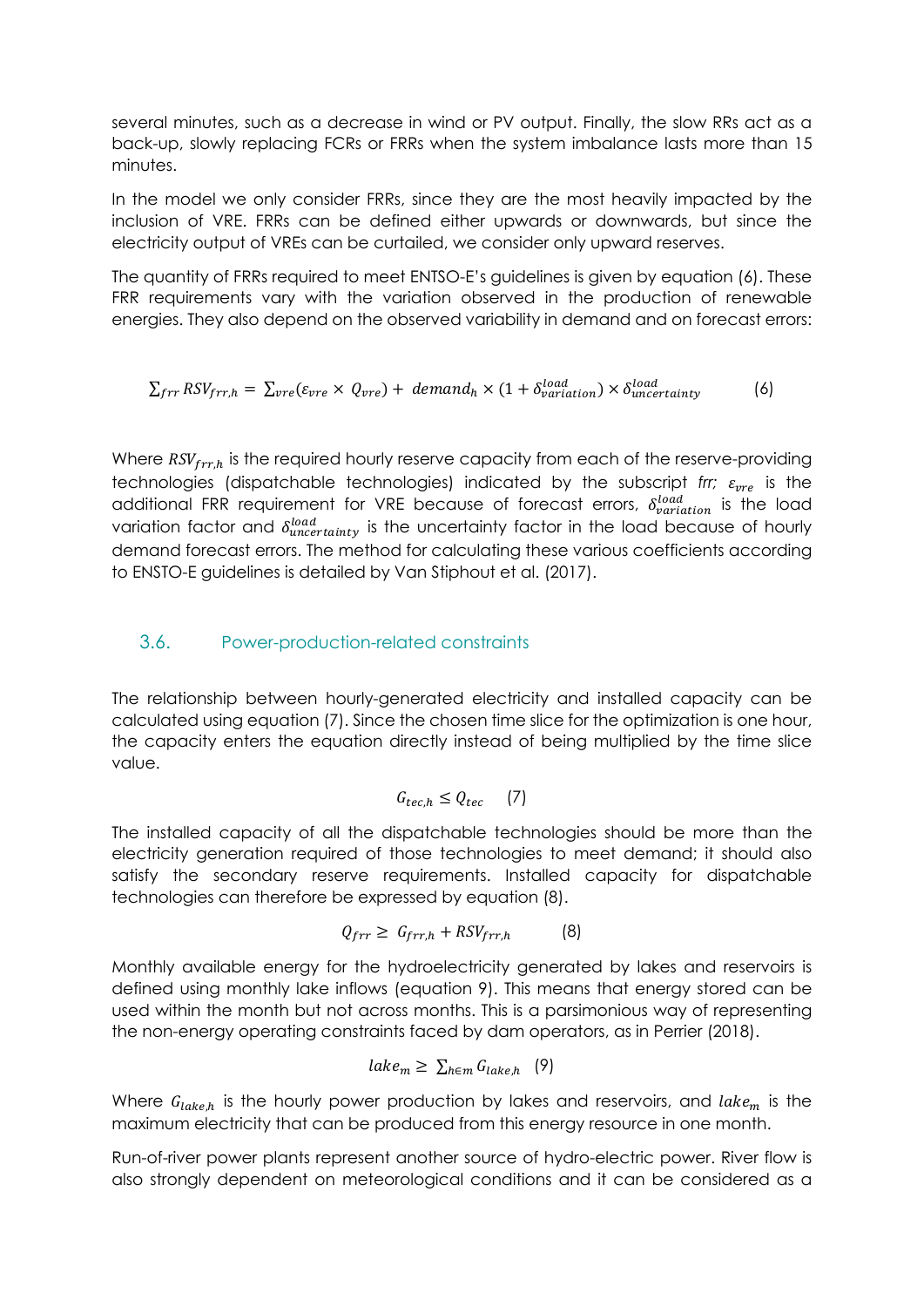variable renewable energy resource. We define the hourly capacity factor profile of this energy resource as  $river<sub>h</sub>$  in equation (10):

$$
G_{river,h} = Q_{river} \times river_h \qquad (10)
$$

As shown in Figure 1, in addition to natural gas, two renewable gas technologies are considered: biogas and methanation. They can be sent either to OCGT power plants with high operational flexibility, with no emissions for renewable gas, or to CCGT power plants equipped with post-combustion CCS where renewable gas technologies have negative emissions and natural gas has residual positive emissions. Equations (11) and (12) show the operation of these two power plants with each of three gas production technologies:

$$
G_{ocgt,h} = G_{biogas1,h} + G_{methanation1,h} + G_{ngas1,h}
$$
 (11)

Where  $G_{biogas1,h}$  and  $G_{methanation1,h}$  are the power production from each of two combustible renewable gas resources by OCGT,  $G_{n,as1,h}$  is the power production from natural gas in OCGT, and  $G_{ocgt,h}$  is the power production from the OCGT power plant which uses these three resources as fuel. The efficiency of this combustion process is taken into account for power production from biogas, natural gas and the discharge efficiency of the methanation process, so capacities and production are expressed in electrical MW  $(MW_e)$  and TWh (TWhe).

$$
G_{ccgt-ccs,h} = G_{biogas2,h} + G_{methanation2,h} + G_{ngas2,h} \quad (12)
$$

Where  $G_{bigas2,h}$  and  $G_{methanation2,h}$  are the power production from each of two combustible renewable gas resources,  $G_{ngas2,h}$  is the power production from natural gas and  $G_{ccat-ccs,h}$  is the power production from the CCGT power plant combined with postcombustion CCS which uses these three fuels.

The OCGT power plants are chosen because of their high ramping rates, and consequently their higher load-following capability. Since in the study used for cost assumptions (JRC 2017) the only post-combustion CCS technology for gas power plants was the combination of CCGT and CCS, CCGT power plants are considered to be gas plants equipped with post-combustion CCS technology.

Equation (13) limits the annual power production from biogas (with and without CCS), where  $e^{max}_{bigas}$  is the maximal annual power that can be produced from biogas:

$$
\sum_{h=0}^{8759} G_{biogas1,h} + \sum_{h=0}^{8759} G_{biogas2,h} \le e_{biogas}^{max} \qquad (13)
$$

For open-cycle and combined-cycle gas turbines, there are some safety- and maintenance-related breaks. Equations (14) and (15) limit the annual power production for each of these plants to their maximum annual capacity factors:

$$
\sum_{h} G_{ocgt,h} \le Q_{ocgt} \times cf_{ocgt} \times 8760 \qquad (14)
$$
  

$$
\sum_{h} G_{ccgt-ccs,h} \le Q_{ccgt-ccs} \times cf_{ccgt} \times 8760 \qquad (15)
$$

Where  $cf_{ocgt}$  and  $cf_{ccgt}$  are the capacity factors of OCGT and CCGT power plants.

The maximum installed capacity of each technology depends on land-use-related constraints, social acceptance, the maximum available natural resources and other technical constraints; therefore, a technological constraint on maximum installed capacity is defined in equation (16) where  $q_{tec}^{max}$  is this capacity limit: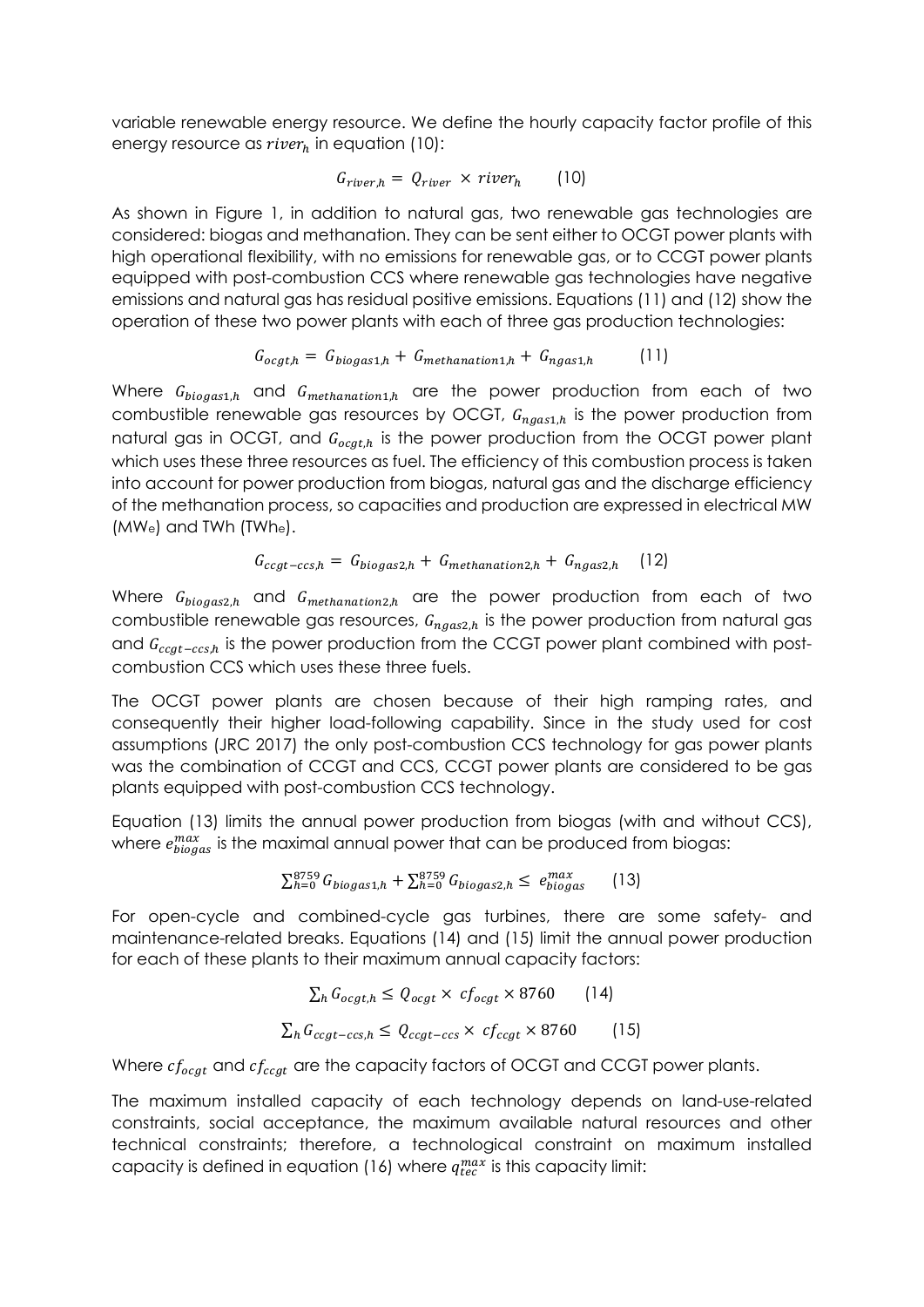$$
Q_{tec} \leq q_{tec}^{max} \quad (16)
$$

It is worth to mention that according to Agora energiewende (2017), the ramping rates (both upward and downward) for OCGT and CCGT power plants can go easily 100% in less than an hour. While CCGT power plants show enough flexibility in hourly scales, the addition of carbon capture units to these power plants can decrease their flexibility. Nevertheless, according to Mac Dowell et al. (2016) the CCGT power plants equipped with CCS units have enough flexibility to reach to ramping rates as high as the full load power in less than one hour. Therefore, we consider full hourly-flexible operations for both OCGT and CCS-equipped CCGT power plants.

#### 3.7. Nuclear-power-related constraints

Addition of nuclear power plants to the model brings three main constraint type equations: ramping up and ramping down rates (because we allow these plants to be used in load-following mode, Loisel et al., 2018) and the annual maximal capacity factor.

Nuclear power plants have limited flexibility, so definitions of hourly ramp-up and rampdown rates are essential to model them accurately. Equations (17) and (18) limit the power production of nuclear power plants with these ramping constraints:

$$
G_{nuc,h+1} + RSV_{nuc,h+1} \leq G_{nuc,h} + r_{nuc}^{up} \times Q_{nuc} \quad (17)
$$

$$
G_{nuc,h+1} \geq G_{nuc,h} (1 - r_{nuc}^{down}) \qquad (18)
$$

Where  $G_{nuc,h+1}$  is the nuclear power production at hour  $h + 1$ ,  $G_{nuc,h}$  is the nuclear power production at hour  $h$ ,  $RSV_{nuc,h+1}$  is the reserve capacity provided by nuclear power plants at hour  $h+1$  and  $r_{nuc}^{up}$  and  $r_{nuc}^{down}$  are the ramp-up and ramp-down rates for nuclear power production.

The nuclear power plants' capacity factor should also be limited by safety and maintenance constraints. Equation (19) quantifies this limitation:

$$
\sum_{h} G_{nuc,h} \le Q_{nuc} \times c f_{nuc} \times 8760 \tag{19}
$$

Where  $cf_{nuc}$  is the maximum annual capacity factor of nuclear power plants.

#### 3.8. Storage-related constraints

To prevent optimization leading to a very high quantity of stored energy in the first hour represented and a low quantity in the last hour, we add a constraint to ensure the replacement of the consumed stored electricity in every storage option (equation 20):

$$
STORED_{str,0} = STORED_{str,8759} + (STORAGE_{str,8759} \times \eta_{str}^{in}) - (\frac{G_{str,8759}}{\eta_{str}^{out}}) (20)
$$

While equations (5) and (20) define the storage mechanism and constraint in terms of power, we also limit the available volume of energy that can be stored by each storage option (equation 21):

$$
STORED_{str,h} \leq VOLUME_{str} \tag{21}
$$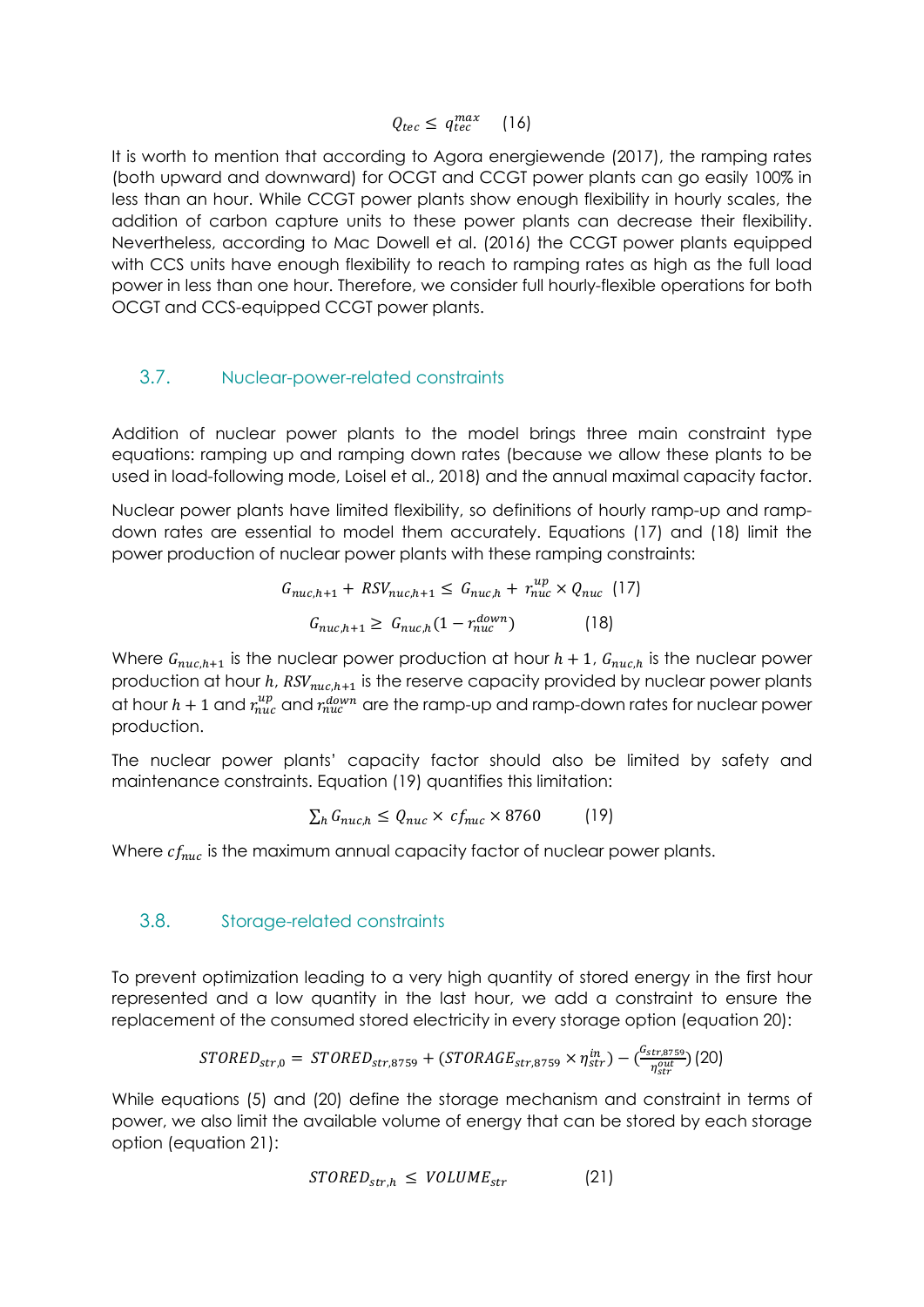Equation (22) limits the entry of energy into the storage units to the charging capacity of each storage unit. Similarly, we consider a charging capacity lower than or equal to the discharging capacity (mainly to limit the charging capacity of batteries) which means that the charging capacity cannot exceed the discharging capacity.

 $STORED<sub>str,h</sub> \leq S<sub>str</sub> \leq Q<sub>str</sub>$  (22)

# 4. Suggested input parameters

#### 4.1. VRE profiles

Variable renewable energies' (offshore and onshore wind and solar PV) hourly capacity factors have been prepared using the renewables.ninja website<sup>5</sup>, which provides the hourly capacity factor profiles of solar and wind power from 2000 to 2018 at the geographical scale of French counties (*départements*), following the methods elaborated by Pfenninger and Staffell (2016) and Staffell and Pfenninger (2016). These renewables.ninja factors reconstructed from weather data provide a good approximation of observed data: Moraes et al. (2018) finds a correlation of 0.98 for wind and 0.97 for solar power with the observed annual duration curves (in which the capacity factors are ranked in descending order of magnitude) provided by the French transmission system operator (RTE).

To prepare hourly capacity factor profiles for offshore wind power, we first identified all the existing offshore projects around France using the "4C offshore" website<sup>6</sup>, and using their locations, we extracted the hourly capacity factor profiles of both floating and grounded offshore wind farms. The Siemens SWT 4.0 130 has been chosen as the offshore wind turbine technology because of recent increase in the market share of this model and its high performance. The hub height of this turbine is set to 120 meters.

## 4.2. Electricity demand profile

Hourly electricity demand is ADEME's (2015) central demand scenario for 2050. This demand profile falls in the middle of the four proposed demand scenarios for 2050 in France by NEA et al. (2013) during the national debates on the French energy transition (DNTE). It amounts to 422 TWh<sub>e</sub>/year, 12% less than the average power consumption in the last 10 years. This takes into account foreseeable change in the demand profile up to 2050, including a reduced demand for lighting and heating and an increased demand for air conditioning and electric vehicles.

#### 4.3. Limiting capacity and power production constraints

Similar to the 100% version of the EOLES model, we use the maximal capacities of VRE technologies from ADEME (2018), the maximal and existing hydro-electricity capacities

<sup>5</sup> https://www.renewables.ninja/

<sup>6</sup> https://www.4coffshore.com/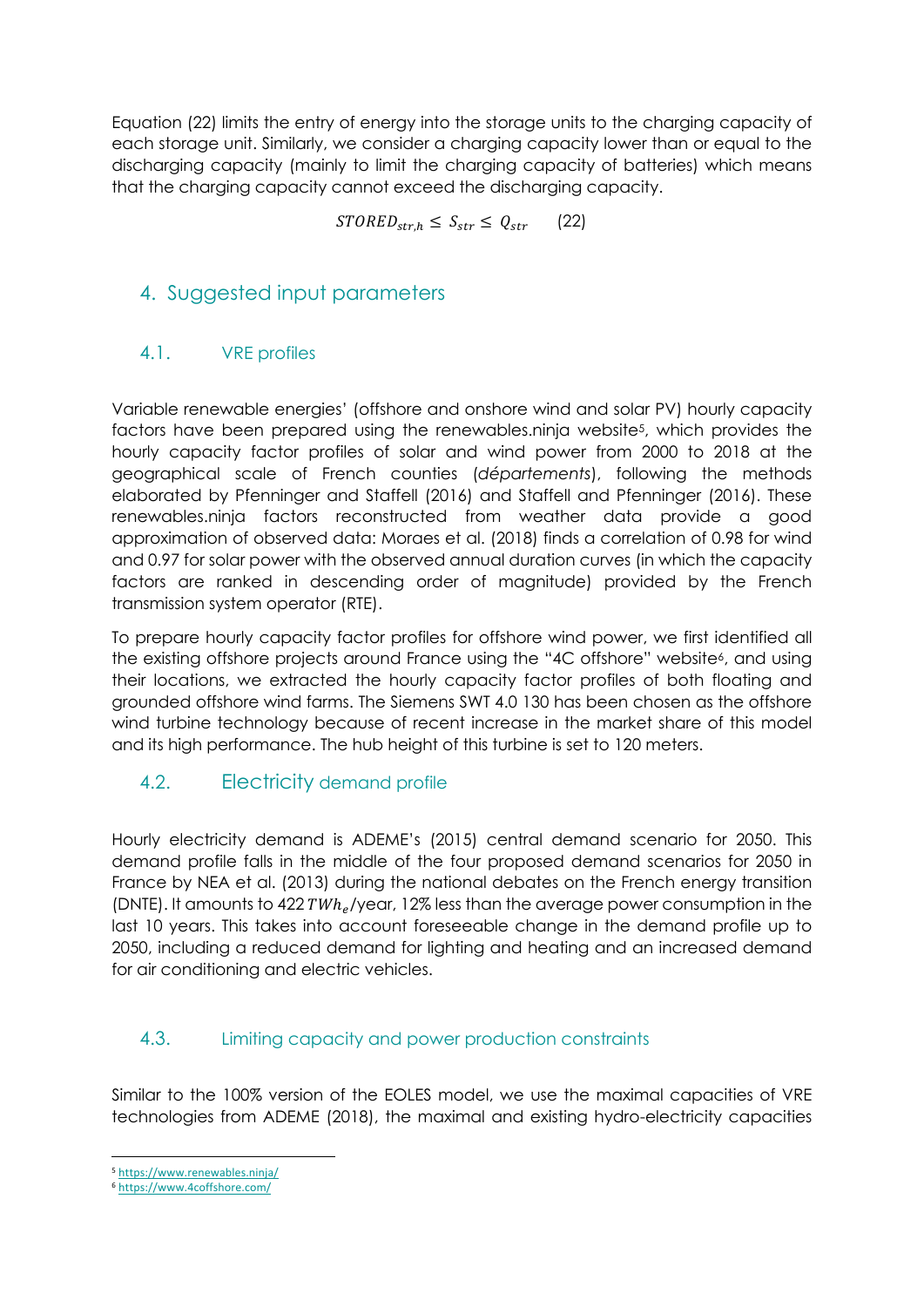from ADEME (2015), and the run-of-river and lake-generated hydro-electricity profiles from RTE's (the French transmission network operator) online portal for year 20167.

#### 4.4. Economic parameters

Table 4 summarizes the economic parameters (and their sources) used as input data in EOLES model.

| Technology                                   | Overnight<br>costs<br>$(\epsilon/kW_e)$ | Lifetime<br>(years)      | Annuity<br>(€/kW <sub>e</sub> /year) | Fixed<br>O&M<br>(€/kW <sub>e</sub> /year) | Variable<br>O&M<br>(€/MWh <sub>e</sub> ) | Construction<br>time (years) | <b>Efficiency</b><br>(%) | Source               |
|----------------------------------------------|-----------------------------------------|--------------------------|--------------------------------------|-------------------------------------------|------------------------------------------|------------------------------|--------------------------|----------------------|
| Offshore<br>wind<br>farm*                    | 2.330                                   | 30                       | 150.9                                | 47                                        | $\Omega$                                 |                              | $\overline{\phantom{a}}$ | <b>JRC</b><br>(2017) |
| wind<br>Onshore<br>$form*$                   | 1,130                                   | 25                       | 81.2                                 | 34.5                                      | $\mathbf{0}$                             |                              | $\overline{\phantom{a}}$ | <b>JRC</b><br>(2017) |
| Solar PV*                                    | 423                                     | 25                       | 30.7                                 | 9.2                                       | $\Omega$                                 | 0.5                          | $\overline{a}$           | <b>JRC</b><br>(2017) |
| Hydroelectricity<br>lake<br>and<br>reservoir | 2,275                                   | 60                       | 115.2                                | 11.4                                      | $\Omega$                                 |                              | $\overline{\phantom{a}}$ | <b>JRC</b><br>(2017) |
| Hydroelectricity<br>run-of-river             | 2,970                                   | 60                       | 150.4                                | 14.9                                      | $\Omega$                                 |                              |                          | <b>JRC</b><br>(2017) |
| Biogas<br>(Anaerobic<br>digestion)           | 2,510                                   | 25                       | 141.6                                | 83.9                                      | 3.1                                      |                              | $\overline{\phantom{a}}$ | <b>JRC</b><br>(2017) |
| Natural gas                                  | $\overline{\phantom{a}}$                | $\overline{\phantom{0}}$ | $\overline{a}$                       | $\frac{1}{2}$                             | $50/61**$                                |                              | $\overline{\phantom{a}}$ | <b>IEA</b><br>(2018) |
| Nuclear power                                | 3,750                                   | 60                       | 262.6                                | 97.5                                      | $9.5***$                                 | 10                           | 38%                      | <b>JRC</b><br>(2014) |
| CCGT with CCS                                | 1.280                                   | 30                       | 82.1                                 | 32                                        | $18***$                                  |                              | 55%                      | <b>JRC</b><br>(2017) |
| <b>OCGT</b>                                  | 550                                     | 30                       | 35.3                                 | 16.5                                      | $\overline{a}$                           |                              | 45%                      | <b>JRC</b><br>(2014) |

*Table 4 Economic parameters of power production technologies*

\*For offshore wind power on monopiles at 30km to 60km from the shore, for onshore wind power, turbines with medium specific capacity (0.3kW/m2) and medium hub height (100m) and for solar power, an average of the costs of utility scale, commercial scale and residential scale systems without tracking are taken into account. In this cost allocation, we consider solar power as a simple average of ground-mounted, rooftop residential and rooftop commercial technologies. For lake and reservoir hydro we take the mean value of low-cost and high-cost power plants. \*\*€50/MWh-e for CCGT power plants with 55% efficiency, and €61/MWh for OCGT power plants with 45% efficiency (accounting for \$9/MBtu, projected for Europe for the year 2040 by the IEA in the World Energy Outlook 2018). \*\*\*This variable cost accounts for €2.5/MWh-e of fuel cost and €7/MWh of other variable costs, excluding waste management and insurance costs.

\*\*\*\*This variable cost accounts for a 500km  $CO_2$  transport pipeline (in  $E/$ tCO<sub>2</sub>) and offshore storage costs estimated by Rubin et al. (2015).

Construction time is the period between the date of the first expenditure on public works and the last day of construction and tests, when the plant starts operation; local authority permit processes and the preliminary business studies are, therefore, not included in this period.

It should be noted that the annuity includes the interest during construction (IDC) relating to the construction time, and the decommissioning cost for nuclear power plants. The construction time for nuclear power plants can be as little as seven years, while the three

<sup>7</sup> https://www.rte-france.com/fr/eco2mix/eco2mix-telechargement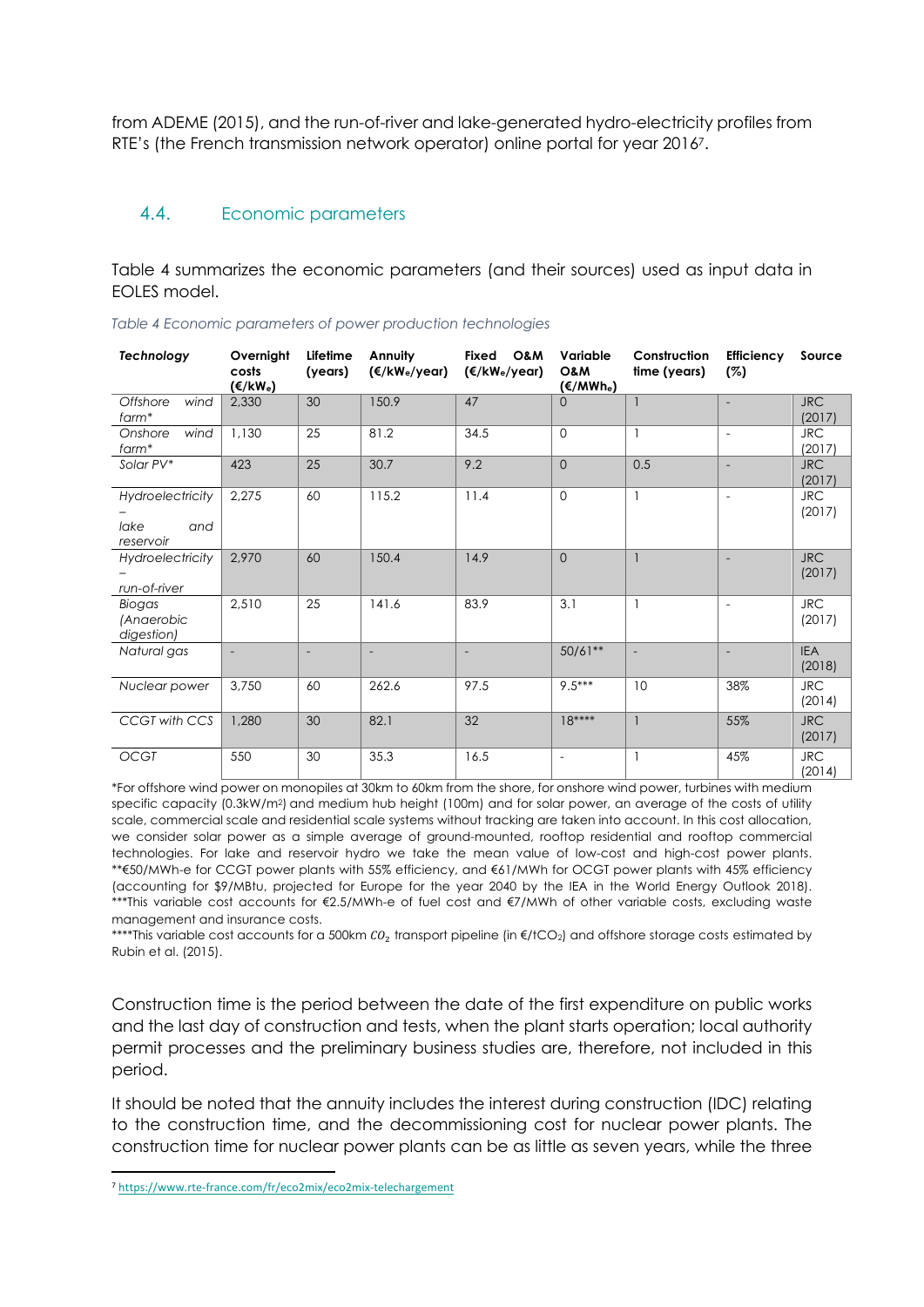projects at Olkiluoto in Finland, Hinkley Point C in the UK and Flamanville 3 in France show much longer construction times. According to NEA (2018), an average construction time of 10 years can be considered for new nuclear power plants. The same report provides a labor-during-construction profile: the annual construction expenditure has been calculated assuming expenditure to be proportional to labor each year. Using the formula provided by the GEN IV international forum (2007), the interest during construction can be calculated using equation (23):

$$
IDC = \sum_{j=1}^{ct} C_j [(1+r)^{t_{op}-j} - 1]
$$
 (23)

Where IDC is the interest during construction,  $C_i$  is the money spent during year j of construction,  $ct$  is the construction time and  $t_{op}$  is the year the power plant starts operating. Solving this equation leads to IDC=€1,078/kW. According to the same GEN IV study, decommissioning of a nuclear power plant accounts for 10% of the overnight costs. Including these interest-during-construction and decommissioning costs, the final investment cost is found to be  $\epsilon$ 5,311/kW, which is the value used to calculate the annuity.

Table 5 shows the economic parameters of power storage technologies.

| Technolog<br>v                        | Overni<br>ght<br>costs<br>(€/kW <sub>e</sub> ) | <b>CAPEX</b><br>(€/kWh <sub>e</sub> | Lifetim<br>е<br>(years) | Annuit<br>v<br>(€/kW <sub>e</sub><br>/year) | Fixed<br>O&M<br>(€/kW <sub>e</sub> /yea<br>r) | Variable<br>O&M<br>(€/MWh <sub>e</sub> | Storage<br>annuitv<br>(€/kWh <sub>e</sub> /ye<br>ar) | Constr<br>uction<br>time<br>(years) | <b>Efficiency</b><br>(input /<br>output) | Sourc<br>е            |
|---------------------------------------|------------------------------------------------|-------------------------------------|-------------------------|---------------------------------------------|-----------------------------------------------|----------------------------------------|------------------------------------------------------|-------------------------------------|------------------------------------------|-----------------------|
| Pumped<br>hydro<br>storage<br>(PHS)   | 500                                            | 5                                   | 55                      | 25.805<br>0                                 | 7.5                                           | $\overline{0}$                         | 0.2469                                               |                                     | 95%/90%                                  | FCH-<br>JU<br>(2015)  |
| <b>Battery</b><br>storage<br>(Li-lon) | 140                                            | 100                                 | 12.5                    | 15.222<br>5                                 | 1.96                                          | 0                                      | 10.6340                                              | 0.5                                 | 90%/95%                                  | Schmi<br>dt<br>(2019) |
| Methanati<br>on                       | 1150                                           | $\overline{0}$                      | $20/25*$                | 87.948                                      | 59.25                                         | 5.44                                   | $\overline{0}$                                       |                                     | 59%/45%                                  | <b>ENEA</b><br>(2016) |

*Table 5. Economic parameters of storage technologies*

It is worth mentioning that OCGT and CCGT with CCS power plants are technologies using natural gas, biogas and renewable methane (from power-to-gas) as fuel; therefore, the full cost of electricity generated through these technologies is the sum of the combustion technology cost and the used fuel cost. The cost of  $CO<sub>2</sub>$  transportation is presented in Appendix 2.

#### 4.5. Model parametrization

Equations (14), (15), (17), (18) and (19) need technology-related input parameters. These parameters such as ramp rate, annual maximal capacity factor (availability limits due to maintenance) and efficiencies of different processes need to be introduced into the model. Similarly, equation (6), the reserve requirement definition, consists of several input parameters relating the required secondary reserves to installed capacities of VRE technologies and hourly demand profiles. Natural gas with CCS is not a zero-emission technology and according to JRC (2014), it captures only 86% of the carbon dioxide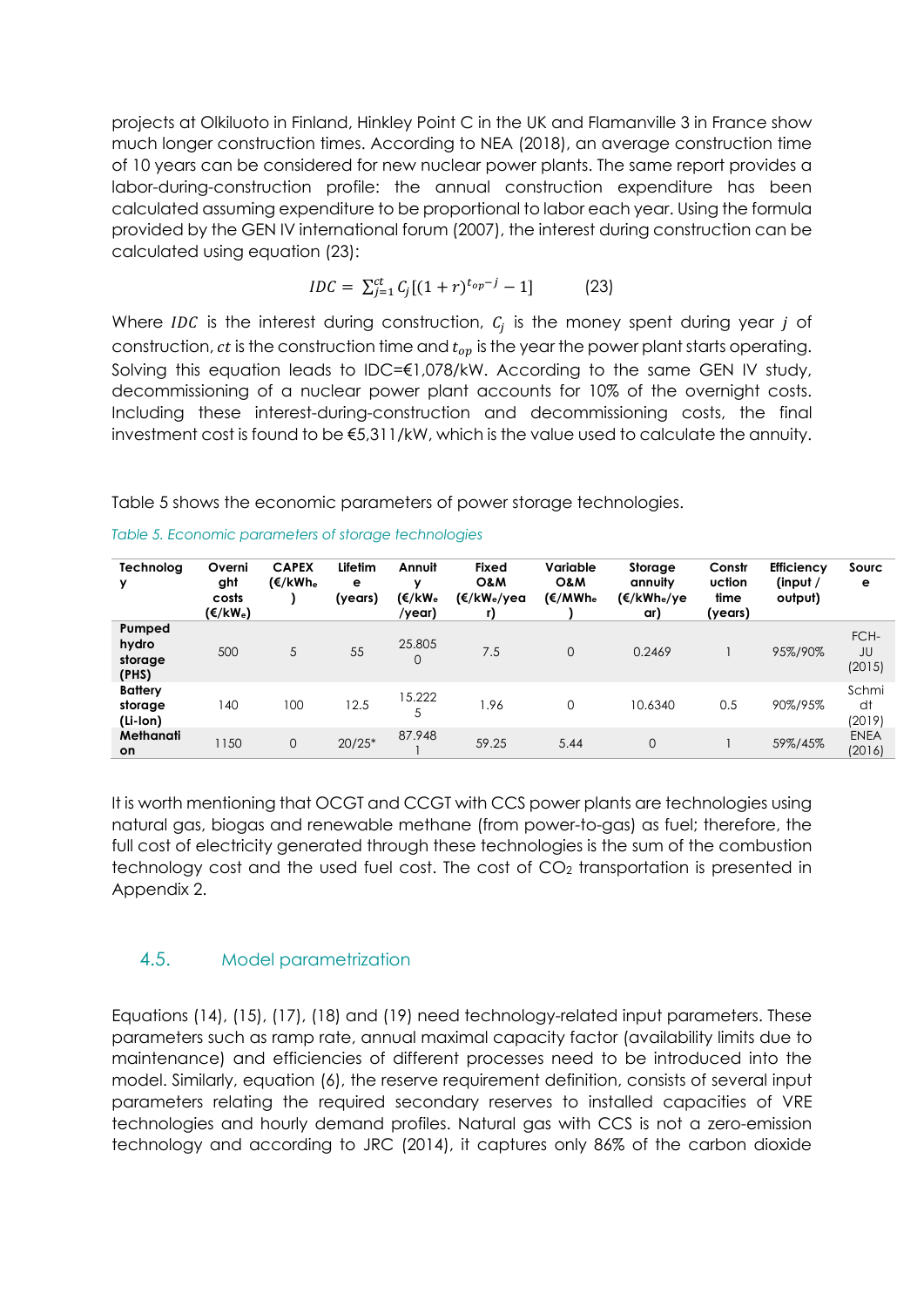produced by the combustion, thus leaving residual emissions. The values of these input parameters, as well as their sources are presented in Table 6.

| parameter                         | definition                                                       | value | source                                |  |  |
|-----------------------------------|------------------------------------------------------------------|-------|---------------------------------------|--|--|
| $cf_{ocgt}$                       | Annual maximal capacity factor of OCGT                           | 90%   | JRC (2014)                            |  |  |
| $cf_{ccgt}$                       | Annual maximal capacity factor of CCGT                           | 85%   | JRC (2014)                            |  |  |
| $cf_{nuc}$                        | Annual maximal capacity factor of nuclear<br>plants              | 90%   | JRC (2017)                            |  |  |
| $r_{nuc}^{up}$                    | Hourly ramping up rate of nuclear plants                         | 25%   | NEA (2011)                            |  |  |
| $r_{nuc}^{down}$                  | Hourly ramping down rate of nuclear plants                       | 25%   | NEA (2011)                            |  |  |
| $\varepsilon$ <sub>offshore</sub> | Additional FRR requirement for offshore wind                     | 0.027 | Perrier (2018)                        |  |  |
| $\varepsilon_{onshore}$           | Additional FRR requirement for onshore wind                      | 0.027 | Perrier (2018)                        |  |  |
| $\varepsilon_{PV}$                | Additional FRR requirement for solar PV                          | 0.038 | Perrier (2018)                        |  |  |
| $\delta_{variation}^{load}$       | Load variation factor                                            | 0.1   | Van Stiphout<br>et<br>- al<br>(2017)  |  |  |
| $\delta_{uncertainty}^{load}$     | uncertainty<br>Οf<br>demand<br>because<br>Load<br>forecast error | 0.01  | Stiphout<br>Van<br>et<br>al<br>(2017) |  |  |
| $\eta_{ccgt-ccs}$                 | The capture efficiency of CCS                                    | 86%   | JRC (2014)                            |  |  |

*Table 6. Technical parameters of the model*

Equations (9), (10), (13) and (16) also have some input parameters with respect to the chosen country. These parameters are the maximal available energy from the constrained technologies, maximum available capacities and hourly and monthly profiles of hydro-electricity technologies. In this paper we study the French power sector, therefore we use the values provided for France. Table 4 summarizes these values and their resources.

Table 7. Country-specific limiting input parameters of model

| parameter              | definition                                                  | value                       | source                 |
|------------------------|-------------------------------------------------------------|-----------------------------|------------------------|
| $\mathbf{label}_{m}^*$ | Monthly maximum electricity from dams &<br>reservoirs       | See<br>GitHub <sup>8</sup>  | RTE (2016)             |
| $river_h^{**}$         | Hourly maximal power production from run-of-<br>river       | See<br>GitHub <sup>9</sup>  | RTE (2016)             |
| $e_{biogas}^{max}$     | maximal<br>power production from<br>Annual<br><b>Biogas</b> | 15TWh                       | <b>ADEME</b><br>(2013) |
| $q_{tec}^{max}$        | Maximum installable capacity limit for each<br>technology   | See<br>GitHub <sup>10</sup> | <b>ADEME</b><br>(2018) |

\* This parameter is calculated by summing hourly power production from this hydroelectric energy resource over each month of the year to capture the meteorological variation of hydroelectricity, using the online portal of RTE<sup>11</sup> (the French transmission network operator).

\*\* Hourly run-of-river power production data from the RTE online portal has been used to prepare the hourly capacity factor profile of this energy resource.

<sup>8</sup> https://github.com/BehrangShirizadeh/EOLES\_elec/blob/master/lake\_inflows.csv

<sup>9</sup> https://github.com/BehrangShirizadeh/EOLES\_elec/blob/master/run\_of\_river.csv

<sup>10</sup> https://github.com/BehrangShirizadeh/EOLES\_elec/blob/master/max\_capas.csv

<sup>11</sup> https://www.rte-france.com/fr/eco2mix/eco2mix-telechargement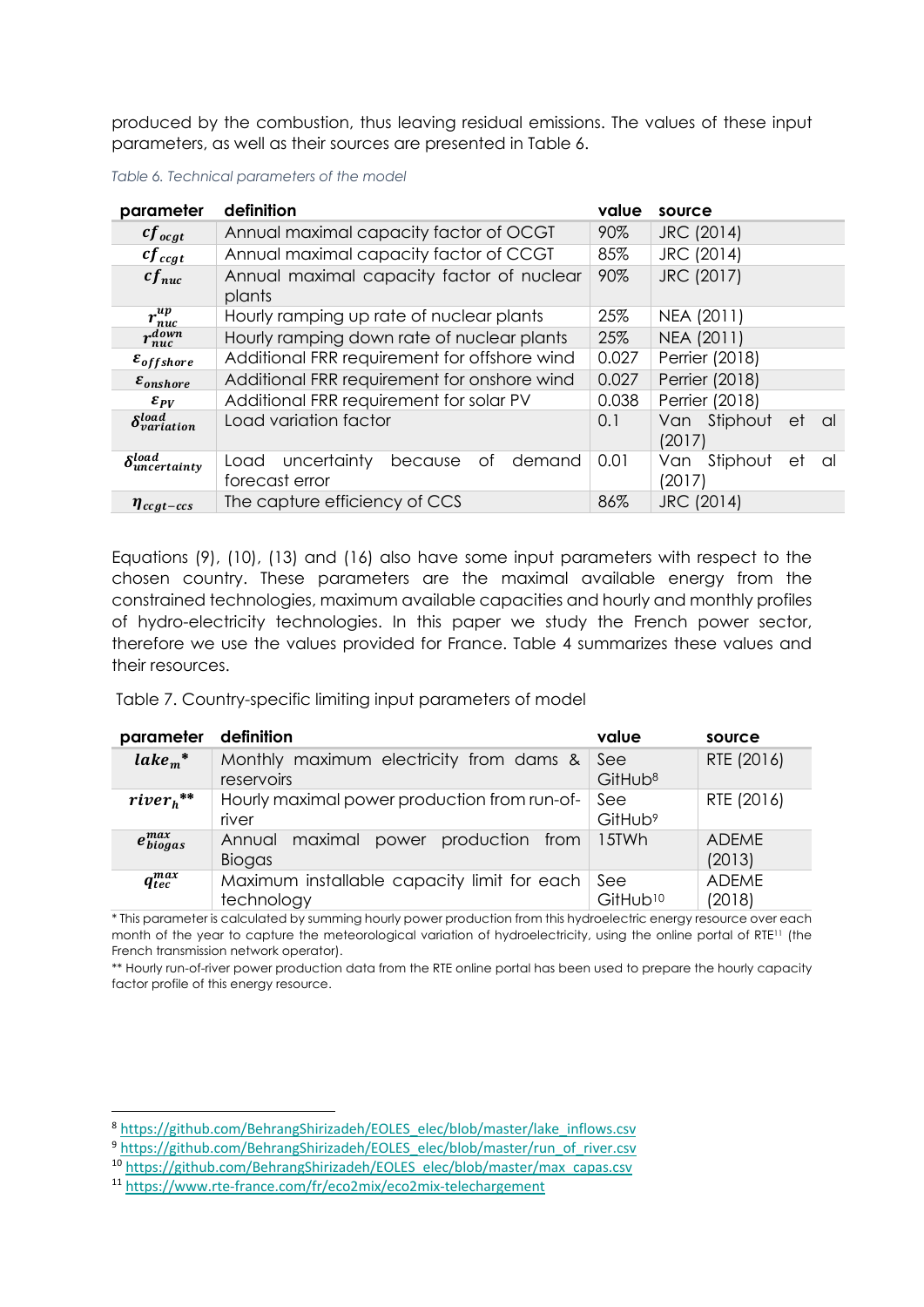#### 4.6. Choice of discount rate

The discount rate recommended by the French government for use in public socioeconomic analyses is 4.5% (Quinet, 2014). This discount rate is used to calculate the annuity in the objective function, using the following equation:

 $annuity_{tec} = \frac{DR \times CAPEX_{tec}((DR \times ct_{tec})+1)}{1-(1+DR)^{-lt_{tec}}}$  (24)

Where DR is the discount rate,  $ct_{tec}$  is the construction time,  $lt_{tec}$  is the technical lifetime and  $annuity_{tec}$  is the annualized investment of the technology  $tec$ . Appendix 6 provides a sensitivity analysis, varying this rate from 2% to 7%.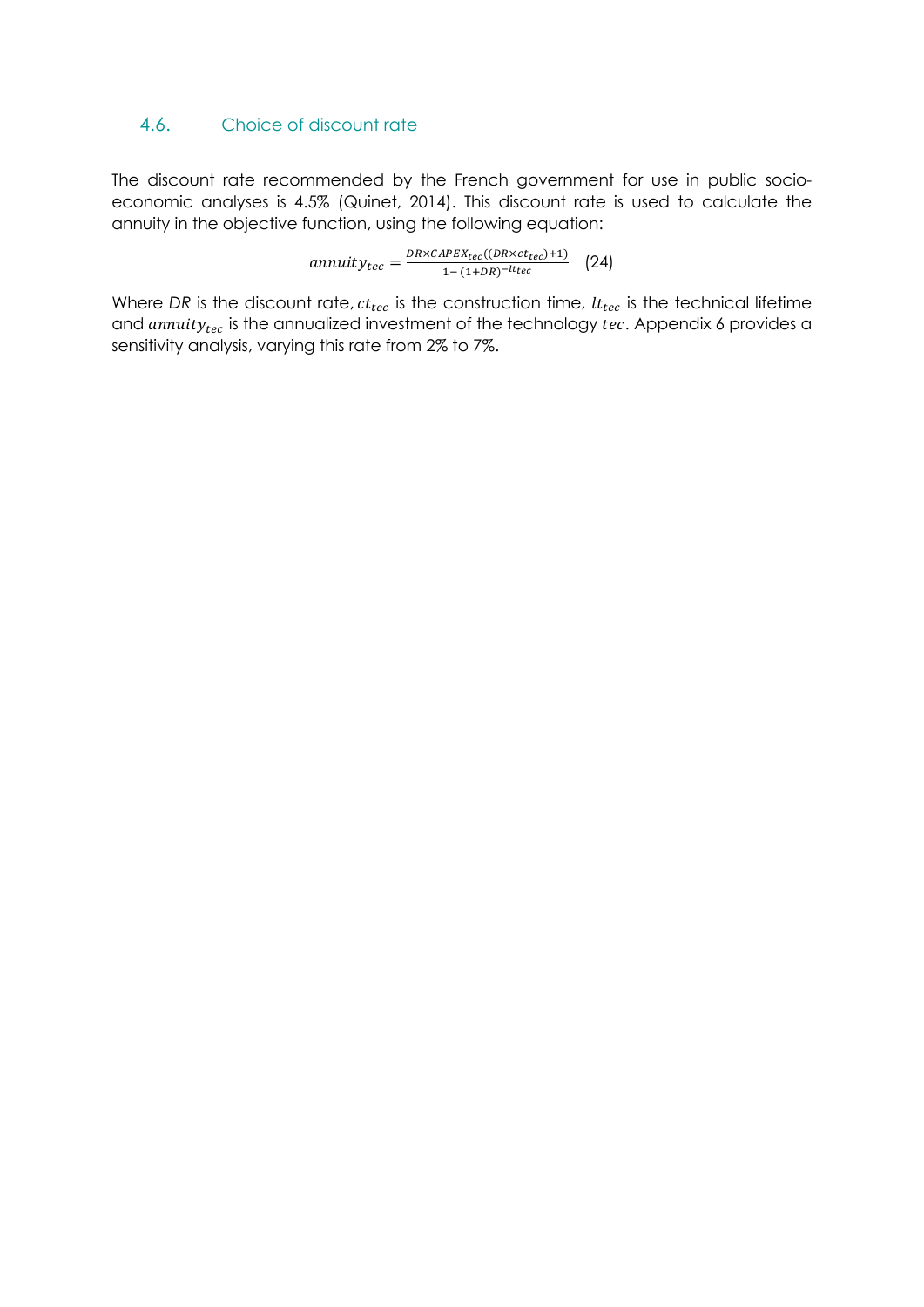#### References

ADEME (2013). L'exercice de prospective de l'ADEME "Vision 2030-2050" - document technique.

ADEME (2015). *Vers un mix électrique 100 % renouvelable*. https://www.ademe.fr/sites/default/files/assets/documents/mix-electrique-rapport-2015.pdf.

ADEME (2018). Trajectoires d'évolution du mix électrique à horizon 2020-2060. ISBN: 979-10- 297-1173-2

Agora energiewende (2017). *Flexibility in Thermal Power Plant*s.

Arditi, M., Durdilly, R., Lavergne, R., Trigano, É., Colombier, M., Criqui, P. (2013). Rapport du groupe de travail 2: Quelle trajectoire pour atteindre le mix énergétique en 2025 ? Quels types de scénarios possibles à horizons 2030 et 2050, dans le respect des engagements climatiques de la France ? Tech. rep., Rapport du groupe de travail du conseil national sur la Transition Energétique.

CRE (2018). *Observatoire des marchés de détail de l'électricité et du gaz naturel du 3e trimestre 2018*. https://www.cre.fr/content/download/20125/256999.

ENEA Consulting (2016). The potential of Power-to-Gas. https://www.enea-consulting.com/sdm\_downloads/the-potential-of-power-to-gas/

ENTSO-E (2013). Network Code on Load-Frequency Control and Reserves 6, 1–68.

Ericsson, K. (2017). "Biogenic carbon dioxide as feedstock for production of chemicals and fuels: A techno-economic assessment with a European perspective." Environmental and Energy System Studies, Lund University: Miljö- och energisystem, LTH, Lunds universitet.

FCH JU (2015). Commercialisation of energy storage in Europe: Final report.

Gen IV International Forum (2007): Cost estimating guidelines for Generation IV nuclear energy systems, Revision 4.2, GIF/EMWG/2007/004.

JRC (2014) *Energy Technology Reference Indicator Projections for 2010–2050*. EC Joint Research Centre Institute for Energy and Transport, Petten.

JRC (2017) *Cost development of low carbon energy technologies - Scenario-based cost trajectories to 2050*, EUR 29034 EN, Publications Office of the European Union, Luxembourg, 2018, ISBN 978-92-79-77479-9, doi:10.2760/490059, JRC109894.

Mac Dowell, N., & Staffell, I. (2016). The role of flexible CCS in the UK's future energy system. International Journal of Greenhouse Gas Control, 48, 327-344.

Moraes, L., Bussar, C., Stoecker, P., Jacqué, K., Chang, M., & Sauer, D. U. (2018). "Comparison of long-term wind and photovoltaic power capacity factor datasets with open-license." Applied Energy 225, 209-220.

NEA (2011): Technical and Economic Aspects of Load-following with Nuclear Power Plants, OECD/NEA. www.oecd-nea.org/ndd/reports/2011/load-followingnpp.pdf